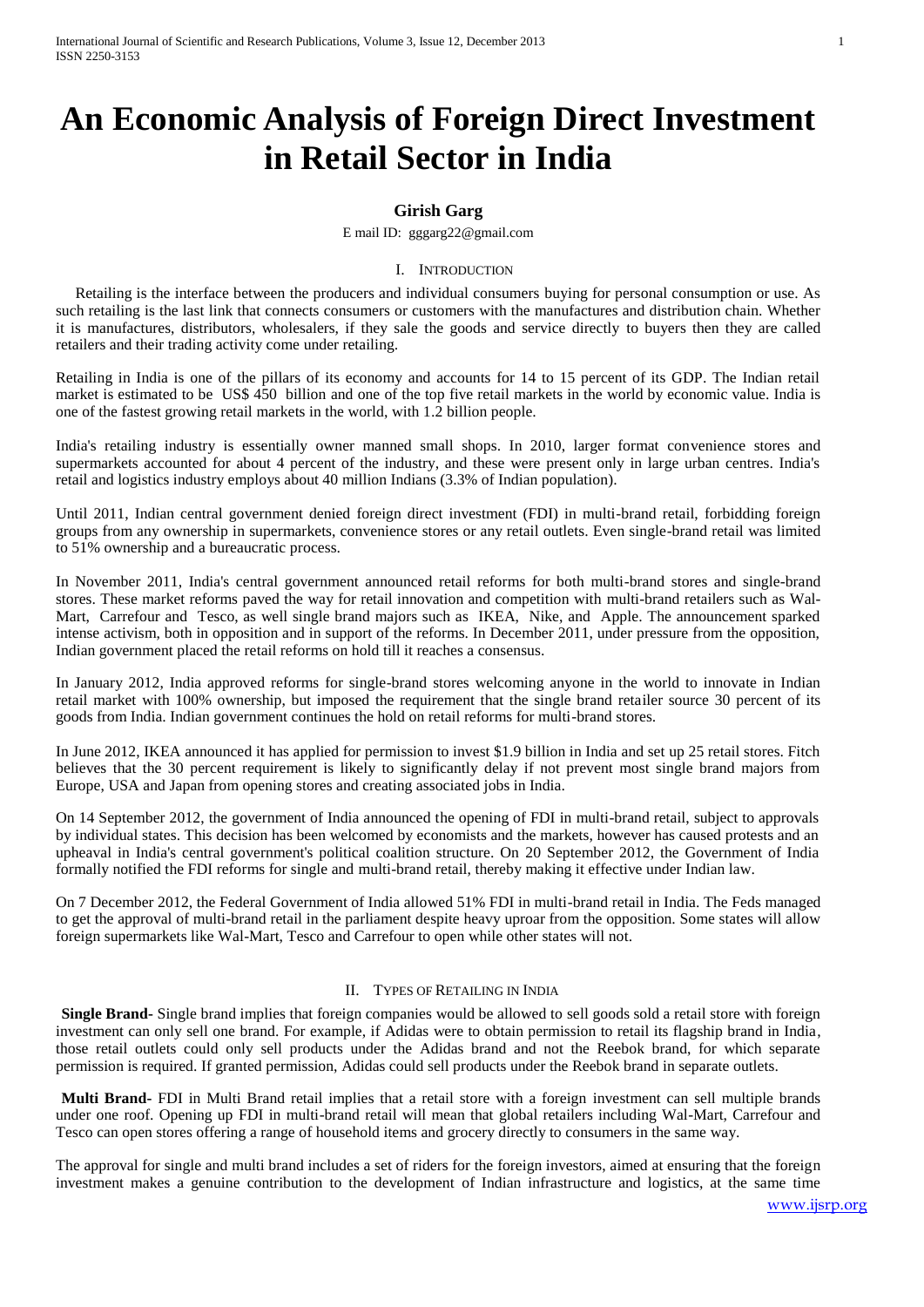facilitating integration of small retailers into the upgraded value chain. While the minimum capital requirement of US\$ 100 million is unlikely to be an issue for the large foreign players vying to enter India in the supermarket/ hypermarket segment, it could make it difficult for foreign investors planning to enter specialty formats such as music, mobile, electronics goods, among others, as these formats require relatively lower investments. Further, the approval requirements from State Governments could limit the cities that FDI backed retailers can operate in. The current opposition raised by a number of political parties, if persists, may pose a major roadblock in the entry of the foreign retailers in India. Besides restricting the number of cities these retailers can operate in, it could also lead to problems in creating supply chain efficiency.

| Parameters                                             | Multi-brand                                                                                                                                                                                                                                    | Single-brand                                                                                                                                                                                                      |
|--------------------------------------------------------|------------------------------------------------------------------------------------------------------------------------------------------------------------------------------------------------------------------------------------------------|-------------------------------------------------------------------------------------------------------------------------------------------------------------------------------------------------------------------|
| Ownership/<br>Investment<br>Requirement                | Minimum investment of US\$<br>100million<br>by the<br>foreign<br>investor                                                                                                                                                                      | The foreign investor should be<br>an owner of the brand                                                                                                                                                           |
| Investment towards back-end<br>infrastructure          | At least 50% of the investment<br>by the foreign company to be<br>in back-end infrastructure                                                                                                                                                   | No condition                                                                                                                                                                                                      |
| Location of stores                                     | Stores to be restricted to cities<br>with a population of one<br>million or more (53 cities as<br>per 2011<br>Census);<br>given<br>constraints around real estate,<br>retailers are allowed to set up<br>stores within 10 km of such<br>cities | No Condition                                                                                                                                                                                                      |
| Sourcing                                               | At least 30% of manufactured<br>procured should<br>items<br>domestic small<br>through<br>and<br>medium enterprises (SMEs)                                                                                                                      | of<br>In<br>proposals<br>respect<br>be involving FDI<br>beyond<br>51%,<br>30%<br>sourcing<br>would<br>mandatorily have to be done<br>from<br>domestic SMEs<br>and<br>cottage industries artisans and<br>craftsmen |
| Sales                                                  | No Condition                                                                                                                                                                                                                                   | Products to be sold should be<br>of a which are branded during<br>manufacturing)<br>sold<br>only;<br>under the same brand name<br>internationally                                                                 |
| of<br>Approval<br><b>State</b><br>Governments required | While the proposals on FDI<br>will be sanctioned by the<br>Centre,<br>approvals from<br>each<br>State Government would be<br>required                                                                                                          | While the proposals on FDI<br>will be sanctioned by the<br>Centre, approvals<br>from<br>each<br>Government<br><b>State</b><br>would be<br>required                                                                |

|  |  |  |  | Table- 1: A Comparison of Norms under Single-brand and Multi-brand Retail in India |  |
|--|--|--|--|------------------------------------------------------------------------------------|--|
|--|--|--|--|------------------------------------------------------------------------------------|--|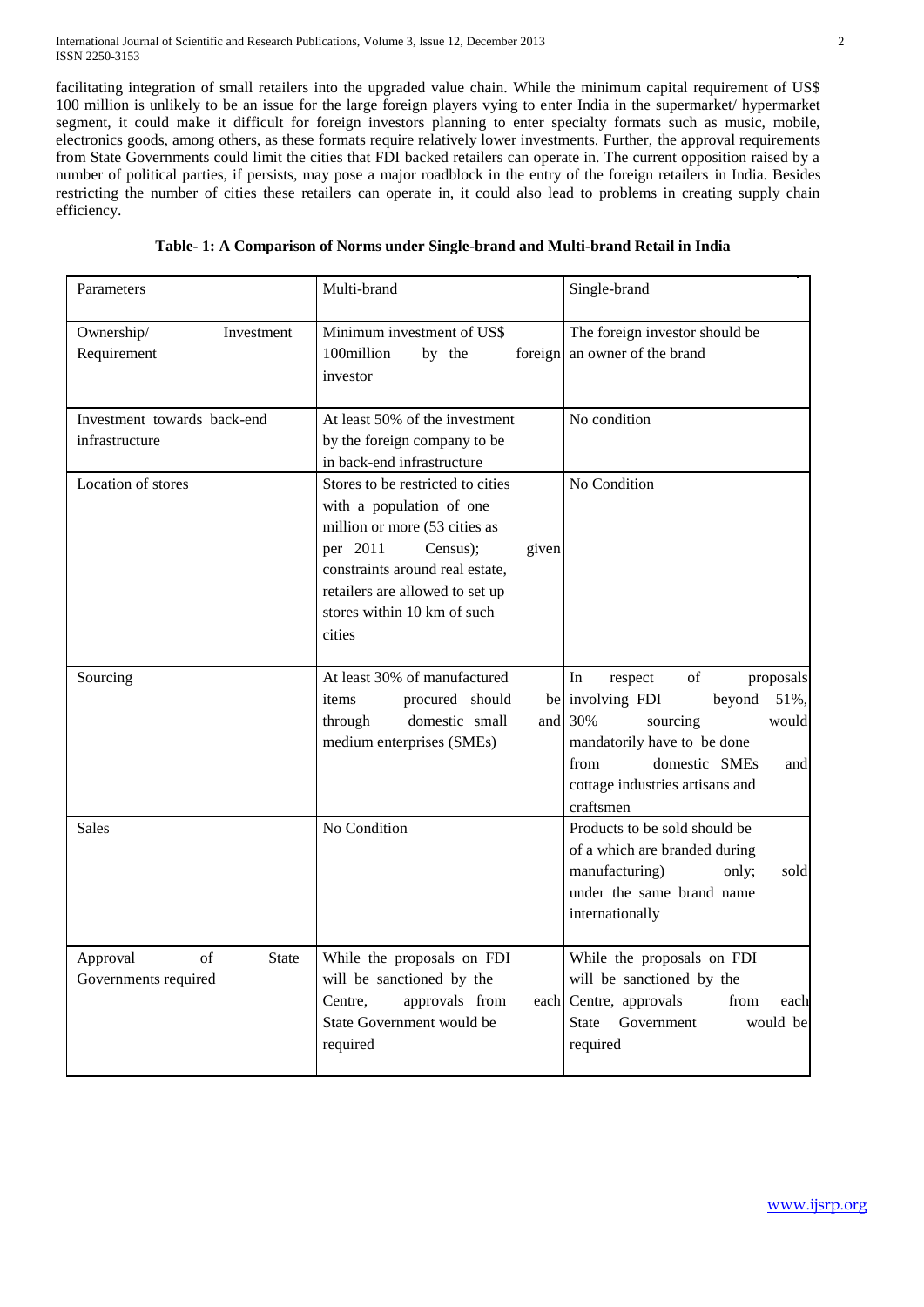# III. TYPE OF RETAIL MARKET IN INDIA

**Organized retailing: -** Organized retailing refers to trading activities undertaken by licensed retailers, that is, those who are registered for sales tax, income tax, etc. These include the corporate-backed hypermarkets and retail chains, and also the privately owned large retail businesses.

 **Unorganized retailing: -** Unorganized retailing, on the other hand, refers to the traditional formats of low-cost retailing, for example, the local *kirana* shops, owner manned general stores, *paan/beedi* shops, convenience stores, hand cart and pavement vendors, etc.

India's retail sector is wearing new clothes and with a three-year compounded annual growth rate of 46.64 per cent retail is the fastest growing sector in the Indian economy. Traditional markets are making way for new formats such as departmental stores, hypermarkets, supermarkets and specialty stores. Western-style malls have begun appearing in metros and second-rung cities alike, introducing the Indian consumer to an unparalleled shopping experience. The Indian retail sector is highly fragmented with 97 per cent of its business being run by the unorganized retailers like the traditional family run stores and corner stores. The organized retail however is at a very nascent stage though attempts are being made to increase its proportion to 9-10 per cent by the year 2010 bringing in a huge opportunity for prospective new players. The sector is the largest source of employment after agriculture, and has deep penetration into rural India generating more than 10 per cent of India's GDP.

The last few years witnessed immense growth by retail sector, the key drivers being changing consumer profile and demographics, increase in the number of international brands available in the Indian market, economic implications of the Government increasing urbanization, credit availability, improvement in the infrastructure, increasing investments in technology and real estate building a world class shopping environment for the consumers. In order to keep pace with the increasing demand, there has been a hectic activity in terms of entry of international labels, expansion plans, and focus on technology, operations and processes.

This has lead to more complex relationships involving suppliers, third party distributors and retailers, which can be dealt with the help of an efficient supply chain. A proper supply chain will help meet the competition head-on, manage stock availability; supplier relations, new value added services, cost cutting and most importantly reduce the wastage levels in fresh produce. Large Indian players like Reliance, Ambanis, K Rahejas, Bharti AirTel, ITC and many others are making significant investments in this sector leading to emergence of big retailers who can bargain with suppliers to reap economies of scale. Hence, discounting is becoming an accepted practice. Proper infrastructure is a pre-requisite in retailing, which would help to modernize India and facilitate rapid economic growth. This would help in efficient delivery of goods and value-added services to the consumer making a higher contribution to the GDP.

International retailers see India as the last retailing frontier left as the China's retail sector is becoming saturated. However, the Indian Government restrictions on the FDI are creating ripples among the international players like Wal-Mart, Tesco and many other retail giants struggling to enter Indian markets. As of now the

Government has allowed only 51 per cent FDI in the sector to 'one-brand' shops like Nike, Reebok etc. However, other international players are taking alternative routes to enter the Indian retail market indirectly via strategic licensing agreement, franchisee agreement and cash and carry wholesale trading (since 100 per cent FDI is allowed in wholesale trading).

The central government commissioned the Indian council for research on international economics relation (ICRIER) to examine the impact of organised retail an unorganised retail. The standing committee on commerce also tabled a report on foreign and domestic investment in retail sector in May 2009 while the department of industrial policy and promotion (DIPP) released a discussion paper examining FDI in multi – brand retail in July 2010. Other experts have also made argument –both in support of, and in opposition to the move to permit FDI in retail sales. The table below summarise some of these arguments from the perspective of various stakeholders as collated from the above report examining the issue.

#### **Table2: a comparison of supporting and opposing argument among various stakeholders**

| Stakeholders | Supporting argument (source)  | Opposing argument (source)                                              |
|--------------|-------------------------------|-------------------------------------------------------------------------|
| Unorganised  |                               | $\Box$ No evidence of impact on job $\Box$ retailers in the vicinity of |
| retail       | losses (ICRIER)               | their<br>organised<br>retailers<br>saw                                  |
|              | $\Box$ The rate of closure of | volume of business and profit                                           |

www.ijsrp.org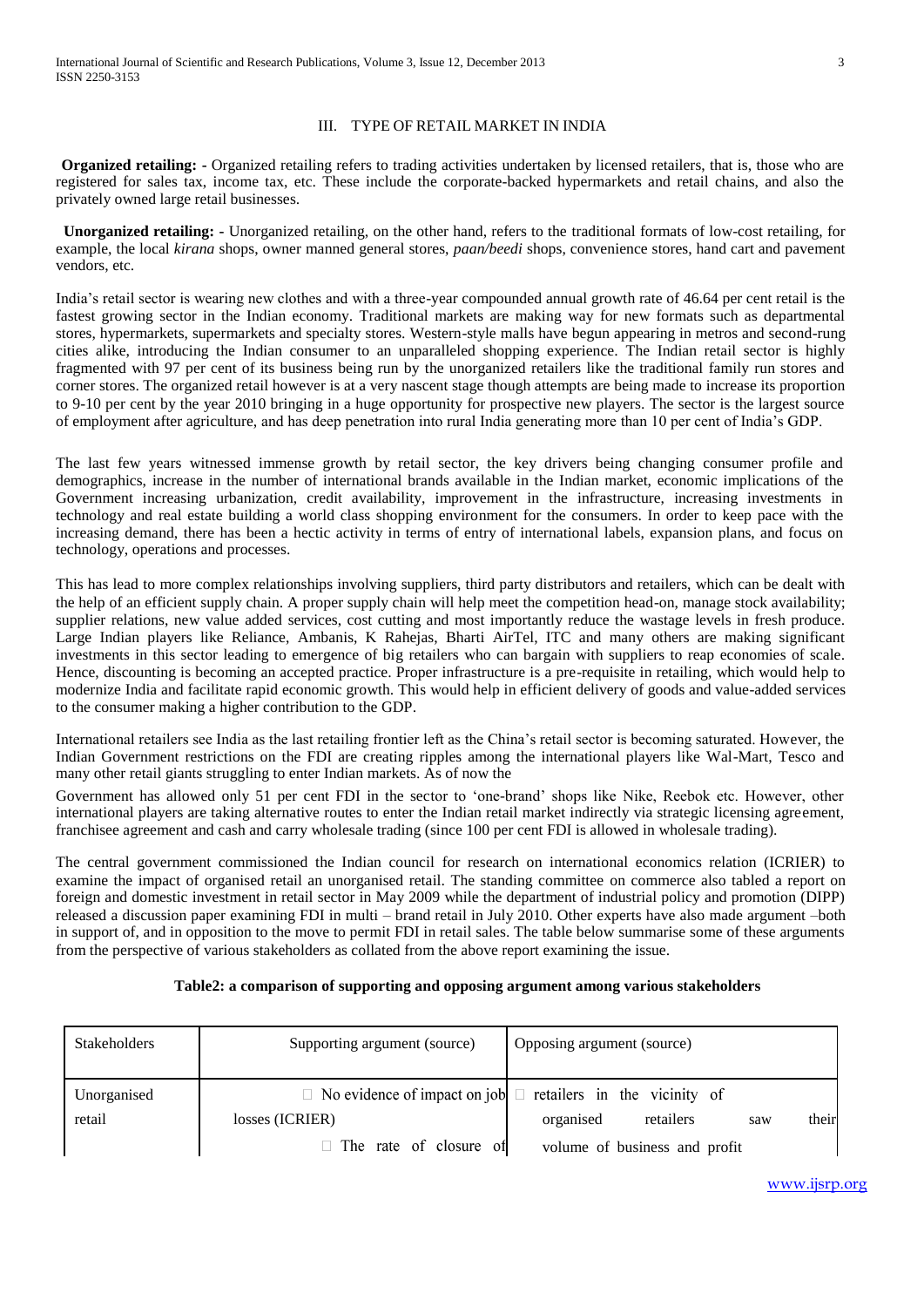|         | unorganised               |             | retail    | shop                               |   |                   | decline but this effect weakens            |             |        |                |
|---------|---------------------------|-------------|-----------|------------------------------------|---|-------------------|--------------------------------------------|-------------|--------|----------------|
|         | $(4.2\%)$                 | is          | lower     | than                               |   |                   | over time (ICRIER)                         |             |        |                |
|         | international             |             |           | standard <b>I</b>                  |   | Other             | studies                                    | have        |        | estimated      |
|         | (ICRIER)                  |             |           |                                    |   | that              | traditional                                |             | fruit  | and            |
|         |                           |             |           | $\Box$ Evidence from Indonesia and |   |                   | vegetable retailers experienced a          |             |        |                |
|         | China                     | show        | that      | traditional                        |   |                   | 20-30 % decline in income with             |             |        |                |
|         |                           |             |           | and modern retail can coexist      |   | the               | presence                                   | of          |        | supermarket    |
|         | and grow                  |             | (Reardon  | and                                |   | (SINGH)           |                                            |             |        |                |
|         | Gulati)                   |             |           |                                    | □ | There             | is                                         | potential   |        | for            |
|         |                           |             |           | Majority of small retailers        |   |                   | employment loss in the value               |             |        |                |
|         |                           |             |           | keen to remain in operation        |   | chain.            | A                                          | supermarket |        | may            |
|         | even                      | after       | emergence | of                                 |   |                   | create fewer jobs for the volume           |             |        |                |
|         | organised retail (ICRIER) |             |           |                                    |   |                   | of produce handled (SINGH)                 |             |        |                |
|         |                           |             |           |                                    |   |                   | Unemployment to increase as a              |             |        |                |
|         |                           |             |           |                                    |   | result            | of<br>retailers                            |             |        | practicing     |
|         |                           |             |           |                                    |   |                   | product banding (selling good in           |             |        |                |
|         |                           |             |           |                                    |   |                   | combination and bargain)                   |             |        | and            |
|         |                           |             |           |                                    |   |                   | predatory pricing (STANDING                |             |        |                |
|         |                           |             |           |                                    |   | COMMITTEE)        |                                            |             |        |                |
|         |                           |             |           |                                    |   |                   |                                            |             |        |                |
|         |                           |             |           |                                    |   |                   |                                            |             |        |                |
| Farmers |                           |             |           | Significant positive impact        |   | $\Box$<br>Current |                                            | organised   |        | retail         |
|         |                           |             |           | on farmers as a result of          |   |                   | produces 60 -70 % from                     |             |        |                |
|         | direct                    | sales       | to        | organised                          |   |                   | wholesale                                  | markets     |        | rather         |
|         | retailers.                |             | For       | instance,                          |   |                   | than farmers. There has been               |             |        |                |
|         |                           | cauliflower |           | farmers                            |   | no                | significant                                |             | impact | on             |
|         |                           |             |           | receive a 25 % higher              |   |                   | backend                                    |             |        | infrastructure |
|         | price                     | selling     |           | directly to                        |   |                   | investment (SINGH)                         |             |        |                |
|         |                           | organised   | retailers |                                    |   |                   | instead $\Box$ There are other issues like |             |        |                |
|         | of                        | government  |           | regulated                          |   |                   | irrigation, technology and credit          |             |        |                |
|         |                           |             |           | markets (Mandis). Profits          |   |                   | in agriculture which                       |             |        |                |
|         | for                       | farmers     | selling   | to                                 |   | <b>FDI</b>        | may                                        | not         |        | address        |
|         |                           | organised   | retailers | are                                |   |                   | (SINGH)                                    |             |        |                |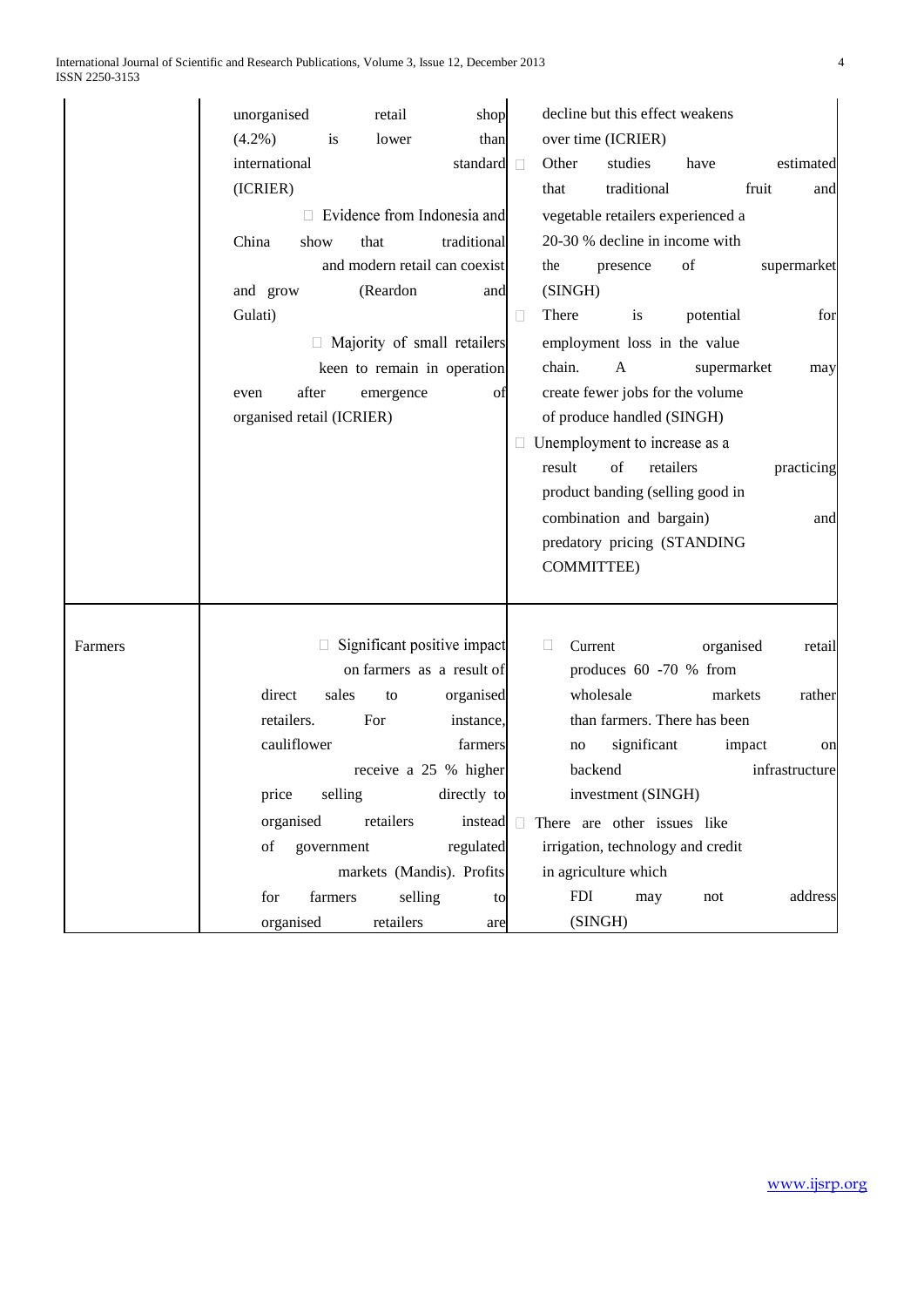|           | about n60 %                                                                                                                                                                                                                                                                                                                                                                                                                                                                                                         |
|-----------|---------------------------------------------------------------------------------------------------------------------------------------------------------------------------------------------------------------------------------------------------------------------------------------------------------------------------------------------------------------------------------------------------------------------------------------------------------------------------------------------------------------------|
|           | higher<br>than when<br>selling $\square$<br>Increased monopolistic strength<br>$\Box$<br>could force farmers to sell at<br>to mandis (ICRIER)<br>Organised<br>retail<br>lower<br>prices<br>(STANDING<br>u<br>could<br><b>COMMITTEE)</b><br>chain<br>supply<br>remove<br>inefficiencies<br>through<br>from<br>direct<br>purchase<br>farmers and investment in<br>better storage, distribution<br>and transport system. FDI<br>particular,<br>could<br>bring<br>in,<br>in<br>technology<br>new<br>and<br>ideas (DIPP) |
| Consumers | Organised<br>Monopolistic<br>retail<br>$\Box$<br>lower<br>$\Box$<br>for<br>power                                                                                                                                                                                                                                                                                                                                                                                                                                    |
|           | prices.<br>retailers could result in high<br>Consumer<br>prices for consumers.<br>spending increase with the                                                                                                                                                                                                                                                                                                                                                                                                        |
|           | of<br>organised<br>Evidence<br>entry<br>retail<br>$\Box$<br>from<br>Latin<br>some                                                                                                                                                                                                                                                                                                                                                                                                                                   |
|           | lower income<br>American countries (Mexico<br>and<br>group                                                                                                                                                                                                                                                                                                                                                                                                                                                          |
|           | tends to save more (DIPP)<br>, Argentina<br>Nicaragua)<br>Africa (Kenya, Madagascar)                                                                                                                                                                                                                                                                                                                                                                                                                                |
|           | will lead to<br>and Asia (Thailand,<br>$\Box$ It<br>better                                                                                                                                                                                                                                                                                                                                                                                                                                                          |
|           | Vietnam, India) reveal that<br>quality<br>safety<br>and                                                                                                                                                                                                                                                                                                                                                                                                                                                             |
|           | standards<br>of<br>products<br>supermarket prices for fruits                                                                                                                                                                                                                                                                                                                                                                                                                                                        |
|           | (DIPP)<br>vegetable<br>higher<br>and<br>were                                                                                                                                                                                                                                                                                                                                                                                                                                                                        |
|           | traditional<br>than<br>retail<br>prices<br>(SINGH)                                                                                                                                                                                                                                                                                                                                                                                                                                                                  |
|           | $\Box$<br>Even<br>with lower<br>prices at                                                                                                                                                                                                                                                                                                                                                                                                                                                                           |
|           | supermarket<br>income<br>low                                                                                                                                                                                                                                                                                                                                                                                                                                                                                        |
|           | households<br>prefer<br>may                                                                                                                                                                                                                                                                                                                                                                                                                                                                                         |
|           | traditional<br>retailers<br>because                                                                                                                                                                                                                                                                                                                                                                                                                                                                                 |
|           | they<br>live<br>from<br>far                                                                                                                                                                                                                                                                                                                                                                                                                                                                                         |
|           | supermarkets,<br>they<br>can                                                                                                                                                                                                                                                                                                                                                                                                                                                                                        |
|           | traditional<br>bargain<br>with                                                                                                                                                                                                                                                                                                                                                                                                                                                                                      |
|           | retailers and buy loose items                                                                                                                                                                                                                                                                                                                                                                                                                                                                                       |
|           | (SINGH)                                                                                                                                                                                                                                                                                                                                                                                                                                                                                                             |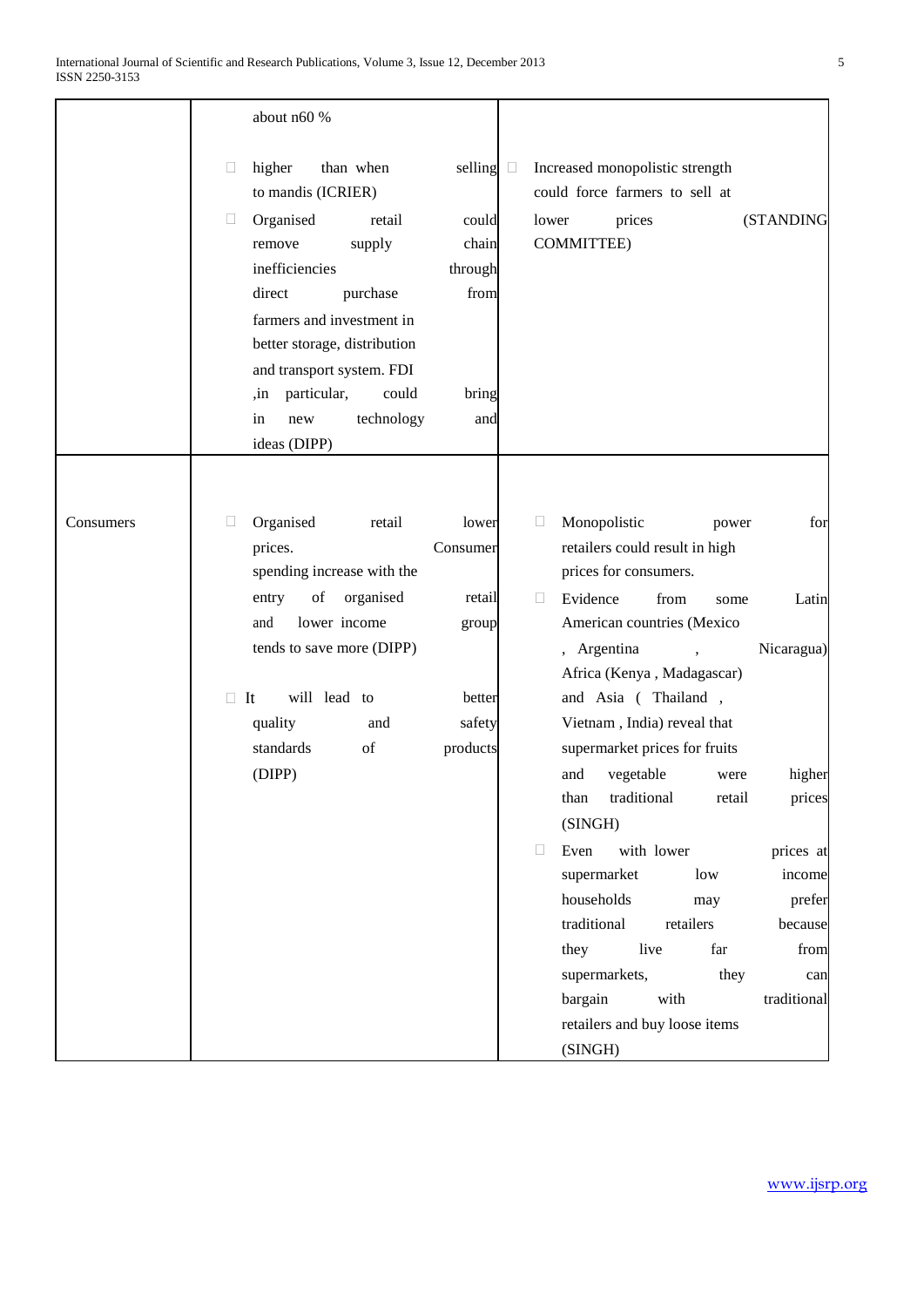#### IV. OPPORTUNITIES AND THREATS OF FDI IN RETAIL IN INDIA

Market liberalization, a growing middle-class, and increasingly assertive consumers are sowing the seeds for a retail transformation that will bring more Indian and multinational players on the scene. India is tipped as the second largest retail market after China, and the total size of the Indian retail industry is expected to touch the \$300 billion mark in the next five years from the current \$200 billion. But the recent debate has cantered on the issue of whether FDI in retail were conducted to analyze the impact of FDI in retail sector in various segments of the economy. According to a policy paper prepared by the Department of Industrial Policy and Promotion (DIPP, 2010), FDI in retail must result in backward linkages of production and manufacturing and spur domestic retailing as well as exports. According to the World Bank, opening the retail sector to FDI would be beneficial for India in terms of price and availability of products. While FDI in multi-brand retail has been opposed by several in the past citing fears of loss of employment, adverse impact on traditional retail and rise in imports from cheaper sources like China, adherents of the same indicate increased transfer of technology, enhanced supply chain efficiencies and increased employment opportunities as the perceived benefits.

*Key Perceived Opportunities* The following may be regarded as major perceived benefits of allowing FDI in retail in India.

**1. Capital Infusion-** This would provide an opportunity for cash-deficient domestic retailers to bridge the gap between capital required and raised. In fact FDI is one of the major sources of investments for a developing country like India wherein it expects investments from Multinational companies to improve the countries growth rate, create jobs, share their expertise, back-end infrastructure and research and development in the host country.

**2. Boost Healthy Competition and check inflation-** Supporters of FDI argue that entry of the many multi-national corporations will obviously promise intensive competition between the different companies offering their brands in a particular product market and this will result in availability of many varieties, reduced prices, and convenient distribution of the marketing offers.

**3. Improvement in Supply Chain-** Improvement of supply chain/ distribution efficiencies, coupled with capacity building and introduction of modern technology will help arrest wastages (in the present situation improper storage facilities and lack of investment in logistics have been creating inefficiencies in food supply chain, leading to significant wastages).

**4. Improvement in Customer Satisfaction-** Consumers in the organized retail will have the opportunity to choose between a numbers of internationally famous brands with pleasant shopping environment, huge space for product display, maintenance of hygiene and better customer care. There is a large segment of the population which feels that there is a difference in the quality of the products sold to foreign retailers and the same products -stoppage of different products. If the market is opened, then the pricing could also change and the monopoly of certain domestic Indian companies will be challenged.

**5. Improved technology and logistics**- Improved technology in the sphere of processing, grading, handling and packaging of goods and further technical developments in areas like electronic weighing, billing, barcode scanning etc. could be a direct consequence of foreign companies opening retail shops in India,. Further, transportation facilities can get a boost, in the form of increased number of refrigerated vans and pre-cooling chambers which can help bring down wastage of goods.

**6. Benefits for the Farmers-** Presumably, with the onset of multi-brand retail, the food and packaging industry will also get an impetus. Though India is the second largest producer of fruits and vegetables, it has a very limited integrated cold-chain infrastructure. Lack of adequate storage facilities causes heavy losses to farmers, in terms of wastage in quality and quantity of produce in general, and of fruits and vegetables in particular. With liberalization, there could be a complete overhaul of the currently fragmented supply chain infrastructure. Extensive backward integration by multinational retailers, coupled with their technical and operational expertise, can hopefully remedy such ventures with retailers which helps (I) to cut down intermediaries ; (ii) give better prices to farmers, and (iii) provide stability and economics of scale which will benefit, in the ultimate analysis, both the farmers and consumers.

7. **Creation of More And Better Employment Opportunities-** The entry of foreign companies into Indian Retailing will not only create many employment opportunities but, will also ensure quality in them. This helps the Indian human resource to find better quality jobs and to improve their standard of living and life styles on par with that of the citizens of developed nations.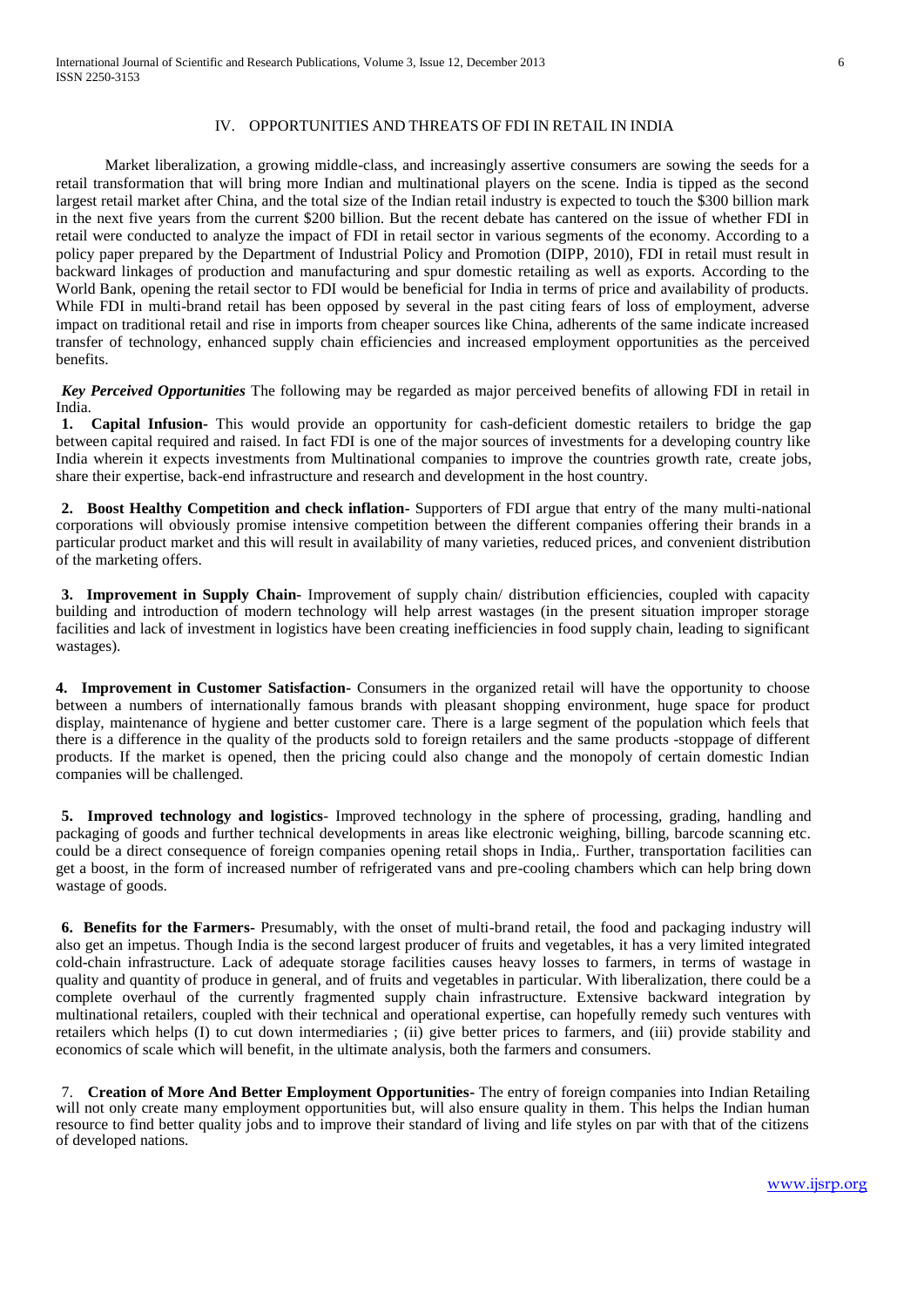*Key Potential Threats* Critics of FDI feel that liberalization would jeopardize the unorganized retail sector and would adversely affect the small retailers, farmers and consumers and give rise to monopolies of large corporate houses which can adversely affect the pricing and availability of goods. They also contend that the retail sector in India is one of the major employment providers and permitting FDI in this sector can displace the unorganized retailers leading to loss of livelihood. The major threats to the domestic retailers in India are specified below:

**1. Domination of Organized Retailers-** FDI in single-brand retail will strengthen organized retail in the country. These organized retailers will tend to dominate the entire consumer market. It would lead to unfair competition and ultimately result in large-scale exit of domestic retailers, especially the small family managed.

**2. Create Unemployment-** Retail in India has tremendous growth potential and it is the second largest employer in India. Any changes by bringing major foreign retailers who will be directly procuring from the main supplier will not only create unemployment on the front end retail but also the middleman who have been working in this industry will be thrown out of their jobs.

**3. Loss of Self Competitive Strength-** The Indian retail sector, particularly organized retail, is still under-developed and in a nascent stage and that, therefore the companies may not be able to compete with big global giants. If the existing firms collaborate with the global biggies they might have to give up at the global front by losing their self competitive strength.

**4. Indirectly Leads to Increase in Real Estate Cost**- It is obvious that the foreign companies which enter into India to open up their malls and stores will certainly look for places in the heart of the cities. There shall be a war for place, initiated among such companies. It will result in increase in the cost of real estate in the cities that will eventually affect the interest of the ordinary people who desire to own their houses within the limit of the cities.

5. **Distortion of Culture**: Though FDI in Indian retail will indirectly or directly contribute for the enhancement of Tourism, Hospitality and few other Industries, the culture of the people in India will slowly be changed. The youth will easily imbibe certain negative aspects of foreign culture and lifestyles and develop inappropriate consumption pattern, not suited to our cultural environment.

# **PORTER'S FIVE FORCE MODEL**



1. **Threat of New Entrants**: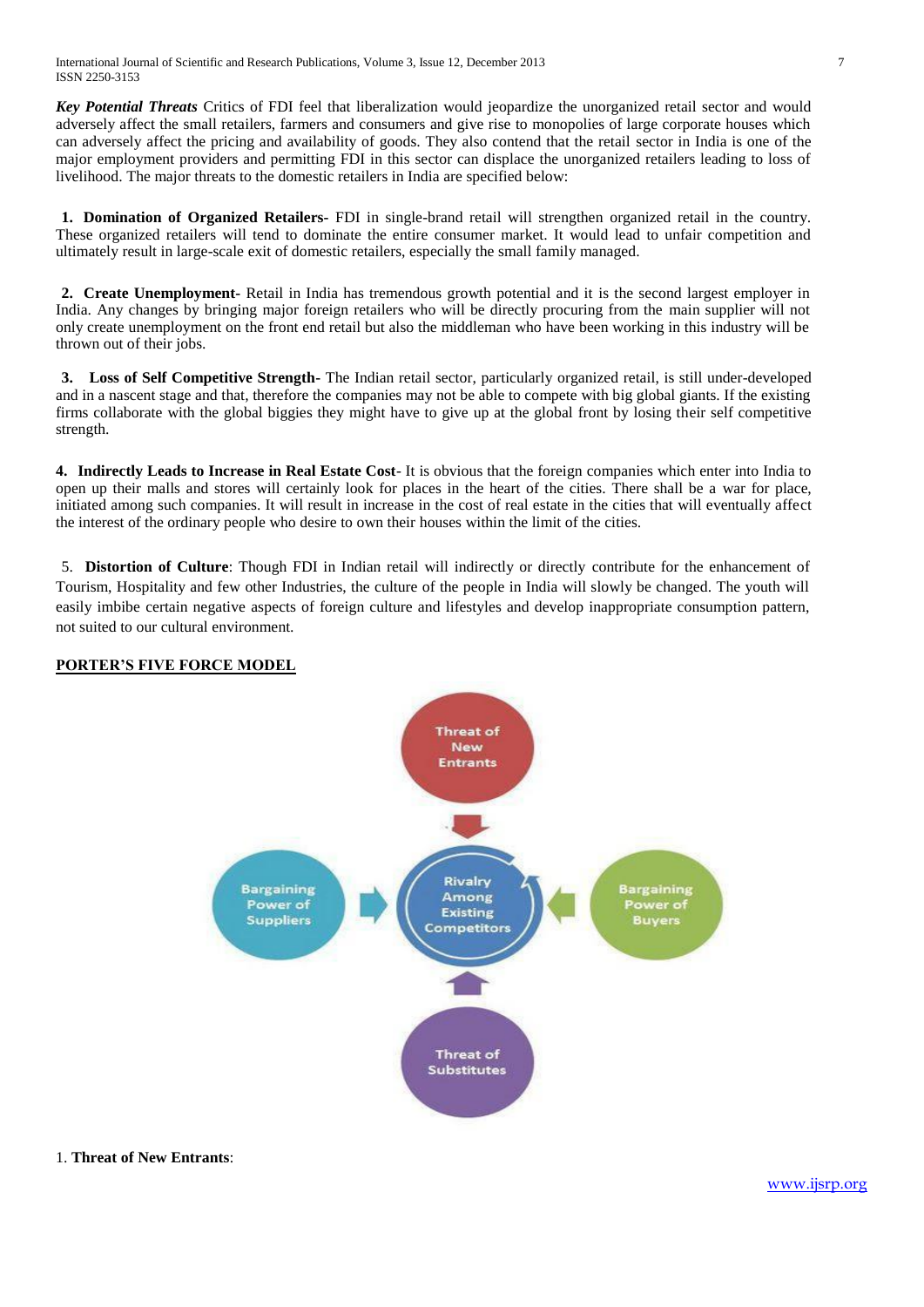International Journal of Scientific and Research Publications, Volume 3, Issue 12, December 2013 8 ISSN 2250-3153

One trend that started over a decade before has been a decreasing number of independent retailers. While the barriers to start up a new store are not impossible to overcome, the ability to establish favourable supply contracts, Leases and be competitive is becoming virtually impossible. There vertical Structure and centralized buying gives chain stores a competitive advantage Over independent retailers. 95% of the market is made up of small, uncomputerised

Family run stores. Now there are finally signs that the Indian Government dropping its traditional protectionist stance and opening up its Retail market to greater overseas investment. It has already allowed 51% Ownership in single-brand goods leading to entry of McDonalds, Marks & Spencer, Body Shop and IKEA and with proposal of raising the ownership to 100% will attract more foreign retailers. Also with allowing investment by foreign retailers in multi-brand retailing in a phased manner will lead to more Inflow of foreign investors in Indian retail sector. On the whole threat from New entrants in retail industry are high.

# 2. **Power of Suppliers:**

Historically, retailers have tried to exploit relationships with supplier. A great Example was in the 1970s, when Sears sought to dominate the household Appliance market. Sears set very high standards for quality; suppliers that did into meet these standards were dropped from the Sears line. This could also be seen in case of Wal-Mart that places strict control on its suppliers. A Contract with a big retailer like Wal-Mart can make or break a small supplier. In Retail industry suppliers tend to have very little power.

#### 3. **Power of Buyers:**

Individually, consumers have very little bargaining power with retail stores. It is very difficult to bargain with the clerk at Big Bazaar for better price on Grapes. But as a whole if customers demand high-quality products at bargain Prices, it helps keep retailers honest. Taking this from Porter's side of the coin We can say customers have comparatively high bargaining power in Unorganized sector than in organized sector. As the customer will demand Products from organized units he will be more focused towards quality aspect.

#### 4. **Availability of Substitutes:**

The tendency in retail is not to specialize in one good or service, but to deal in Wide range of products and services. This means what one store offers is Likely to be same as that offered by another store. Thus threat from Substitutes is high.

## 5. **Competitive Rivalry:**

Retailers always face stiff competition and must fight with each other for Market share and also with unorganized sector. More recently, they have tried To reduce cut throat pricing competition by offering frequent flier points, memberships and other special services to try and gain the customer's loyalty. Thus retailers give each other stiff but healthy competition which is evident from their aggressive marketing strategies and segment policies.

#### V. SWOT ANALYSIS OF RETAIL SECTOR

#### **1**. **Strengths**:

- **Major contribution to GDP**: the retail sector in India is hovering around 15-25% of GDP as compared to  $\Box$ around 16% in USA.
- **High Growth Rate**: the retail sector in India enjoys an extremely high Growth rate of approximately 46%.
- **High Potential**: since the organised portion of retail sector is only 4-5%, Thereby creating lot of potential for future players.
- $\Box$ **High Employment Generator**: the retail sector employs 7% of work Force in India, which is right now limited to unorganised sector only. Once the Reforms get implemented this percentage is likely to increase substantially.

#### **2. Weaknesses (limitation):**

- **Lack of Competitors**: AT Kearney's study on global retailing trends Found that India is least competitive as well as least saturated markets of the World.
- $\Box$ **Highly Unorganised:** The unorganised portion of retail sector is only 95% compared to US, which is only 15  $\%$ .
- **Low Productivity:** McKinney study claims retail productivity in India is Very low as compared to its international peers.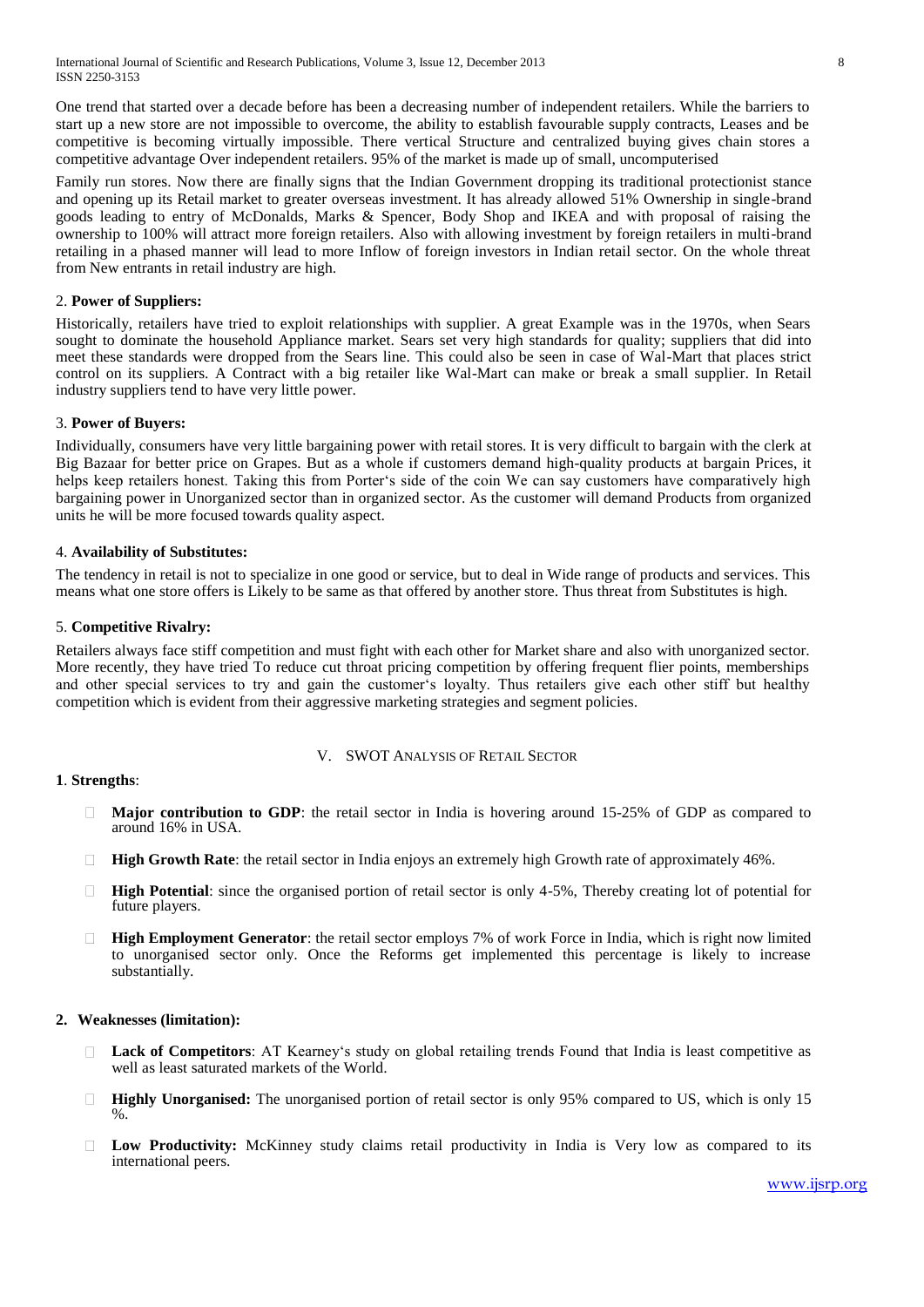- **Shortage of Talented Professionals:** the retail trade business in India is not considered as reputed profession  $\Box$ and is mostly carried out by the Family members (self-employment and captive business). Such people are not academically and professionally qualified.
- **No Industry status, hence creating financial issues for Retailers:** The retail sector in India does not enjoy  $\Box$ industry status in India. Thereby making difficult for retailers to raise funds.

# **3. Opportunities (benefits):**

- **There will be more organization in the sector:** Organized retail will need more workers. According to  $\Box$ findings of KPMG, in China, the Employment in both retail and wholesale trade increased from 4% in 1992 to About 7% in 2001, post reforms and innovative competition in retail sector in That country.
- **Healthy Competition will be boosted and there will be a Check on the prices (inflation):** Retail giants such as Wal-Mart, Carrefour, Tesco, Target and other global retail companies already have Operations in other countries for over 30 years. Until now, they have not at all become monopolies rather they have managed to keep a check on the food Inflation through their healthy competitive practices.
- □ **Create transparency in the system:** the intermediaries operating as per mandi norms do not have transparency in their pricing. According to some of the reports, an average Indian farmer realises only one-third of the Price, which the final consumer pays.
- **Intermediaries and mandi system will be evicted, hence directly benefiting the farmers and producers:** the  $\Box$ prices of Commodities will automatically be checked. For example, according to Business Standard, Wal-Mart has introduced —Direct Farm Projectl at Haide Nagar in Punjab, where 110 farmers have been connected with Bharti Wal-Mart for sourcing fresh vegetables directly.
- **Quality Control and Control over Leakage and Wastage** Due to organisation of the sector, 40% of the production does not reach the Ultimate consumer. According to the news in Times of India, 42% of the Children below the age group of 5 are malnourished and Prime Minister Dr. Manmohan Singh has termed it as national shame. Food often gets rot in Farm, in transit and in state-run warehouses. Cost conscious and highly Competitive retailers will try to avoid these wastages and losses and it will be Their endeavour to make quality products available at lowest prices, hence Making food available to weakest and poorest segment of Indian society.
- **Heavy flow of capital will help in building up the Infrastructure for the growing population:** India is already Operating in budgetary deficit. Neither the government of India nor domestic Investors are capable of satisfying the growing needs (school, hospitals, Transport etc.) Of the ever growing Indian population. Hence foreign capital Inflow will enable us to create a heavy capital base.
- **There will be sustainable development and many other Economic issues will be focussed upon:** much  $\Box$ Indian small shop Owners employ workers, who are not under any contract and also under aged Workers giving rise to child-labour. It also boosts corruption and black money.

#### **4. Threats:**

- **Current Independent Stores will be compelled to close**: This will lead to massive job loss as most of the operations in big stores like Wal-Mart is highly automated requiring fewer work forces.
- **Big players can knock-out competition:** they can afford to lower Prices in initial stages become monopoly and  $\Box$ then raise prise later.
- $\Box$ **India does not need foreign retailers**: as they can satisfy the Whole domestic demand.
- **Remember East India Company it entered India as trader and then took over politically.**
- **The government hasn't able to build consensus**.  $\Box$

In view of the above analysis, if we try to balance opportunities and prospects attached to the given economic reforms, it will definitely cause good to Indian Economy and consequently to public at large, if once implemented. Thus the period for which we delay these reforms will be loss for government only, since majority of the public is in favour of reforms. All the above mentioned drawbacks are mostly politically created. With the implementation of this policy all stakeholders will benefit whether it is consumer through quality products at